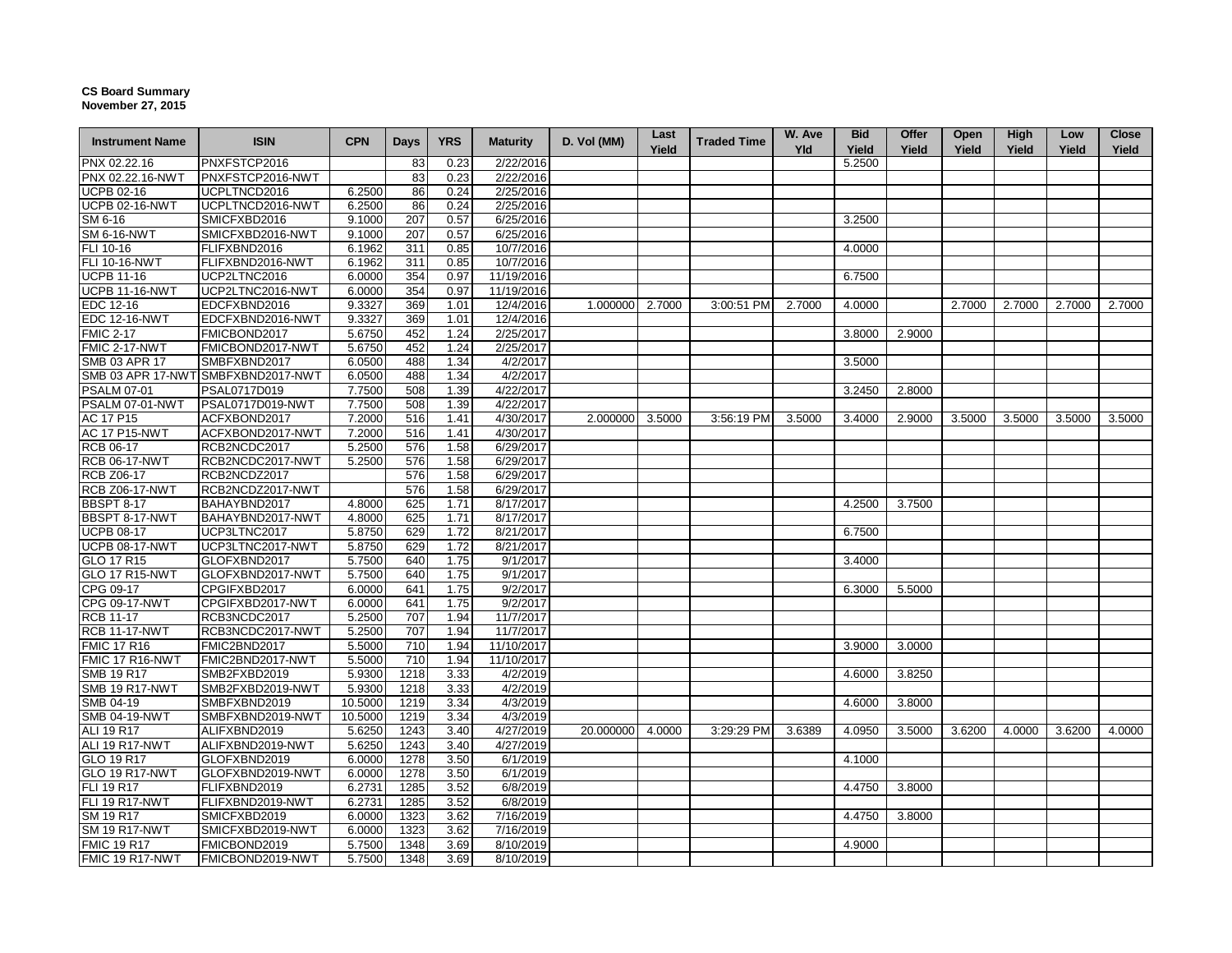| <b>Instrument Name</b>       | <b>ISIN</b>                       | <b>CPN</b>       | <b>Days</b>  | <b>YRS</b>   | <b>Maturity</b>         | D. Vol (MM) | Last   | <b>Traded Time</b> | W. Ave | <b>Bid</b> | Offer  | Open   | High   | Low    | <b>Close</b> |
|------------------------------|-----------------------------------|------------------|--------------|--------------|-------------------------|-------------|--------|--------------------|--------|------------|--------|--------|--------|--------|--------------|
|                              |                                   |                  |              |              |                         |             | Yield  |                    | Yld    | Yield      | Yield  | Yield  | Yield  | Yield  | Yield        |
| JGS 08-19                    | JGSFXBND2019                      | 5.2317           | 1365         | 3.74         | 8/27/2019               | 1.420000    | 4.2000 | 2:47:26 PM         | 4.2000 | 4.2500     | 3.8000 | 4.2000 | 4.2000 | 4.2000 | 4.2000       |
| <b>JGS 08-19-NWT</b>         | JGSFXBND2019-NWT                  | 5.2317           | 1365         | 3.74         | 8/27/2019               |             |        |                    |        |            |        |        |        |        |              |
| <b>GTCAP 11-19</b>           | GTCFXBND2019                      | 4.7106           | 1437         | 3.93         | 11/7/2019               |             |        |                    |        | 4.4500     |        |        |        |        |              |
| GTCAP 11-19-NWT              | GTCFXBND2019-NWT                  | 4.7106           | 1437         | 3.93         | 11/7/2019               |             |        |                    |        |            |        |        |        |        |              |
| <b>VLL 19 R17</b>            | VLLFXBND2019                      | 5.6542<br>5.6542 | 1439<br>1439 | 3.94         | 11/9/2019               | 12.822000   | 5.3000 | 3:44:13 PM         | 5.3050 | 5.9000     | 5.3250 | 5.3100 | 5.3100 | 5.3000 | 5.3000       |
| VLL 19 R17-NWT<br>AC 19 R16  | VLLFXBND2019-NWT<br>ACFXBOND2019  | 5.4500           | 1453         | 3.94<br>3.98 | 11/9/2019<br>11/23/2019 |             |        |                    |        | 4.0950     | 3.6000 |        |        |        |              |
| <b>AC 19 R16-NWT</b>         | ACFXBOND2019-NWT                  | 5.4500           | 1453         | 3.98         | 11/23/2019              |             |        |                    |        |            |        |        |        |        |              |
| <b>GTCAP 20 R17</b>          | GTCFXBND2020                      | 4.8371           | 1549         | 4.24         | 2/27/2020               |             |        |                    |        | 5.1000     | 4.0000 |        |        |        |              |
|                              | GTCAP 20 R17-NWT GTCFXBND2020-NWT | 4.8371           | 1549         | 4.24         | 2/27/2020               |             |        |                    |        |            |        |        |        |        |              |
| SMPH 03-20                   | SMPHFXBD2020                      | 5.1000           | 1552         | 4.25         | 3/1/2020                |             |        |                    |        | 4.5000     |        |        |        |        |              |
| <b>SMPH 03-20-NWT</b>        | SMPHFXBD2020-NWT                  | 5.1000           | 1552         | 4.25         | 3/1/2020                |             |        |                    |        |            |        |        |        |        |              |
| CPG 20 R18                   | CPGIFXBD2020                      | 6.6878           | 1553         | 4.25         | 3/2/2020                |             |        |                    |        | 6.8500     | 5.2500 |        |        |        |              |
| CPG 20 R18-NWT               | CPGIFXBD2020-NWT                  | 6.6878           | 1553         | 4.25         | 3/2/2020                |             |        |                    |        |            |        |        |        |        |              |
| MBT 04-20                    | MBTLTNCD2020                      | 4.0000           | 1606         | 4.40         | 4/24/2020               |             |        |                    |        |            |        |        |        |        |              |
| EDC 20 R18                   | EDCFXBND2020                      | 4.1583           | 1615         | 4.42         | 5/3/2020                |             |        |                    |        | 4.5000     | 3.9000 |        |        |        |              |
| EDC 20 R18-NWT               | EDCFXBND2020-NWT                  | 4.1583           | 1615         | 4.42         | 5/3/2020                |             |        |                    |        |            |        |        |        |        |              |
| PNB 06-20                    | PNBLTNCD2020                      | 4.1250           | 1655         | 4.53         | 6/12/2020               | 1.000000    | 4.7360 | 9:57:40 AM         | 4.7360 |            |        | 4.7360 | 4.7360 | 4.7360 | 4.7360       |
| <b>RCB 06-20</b>             | RCBLTNCD2020                      | 4.1250           | 1662         | 4.55         | 6/19/2020               |             |        |                    |        |            |        |        |        |        |              |
| GLO 20 R18                   | GLOFXBND2020                      | 4.8875           | 1690         | 4.63         | 7/17/2020               | 0.900000    | 4.4000 | 3:16:35 PM         | 4.4000 | 4.2000     | 3.7000 | 4.4000 | 4.4000 | 4.4000 | 4.4000       |
| <b>GLO 20 R18-NWT</b>        | GLOFXBND2020-NWT                  | 4.8875           | 1690         | 4.63         | 7/17/2020               |             |        |                    |        |            |        |        |        |        |              |
| <b>SLTC 20 R18</b>           | SLTCFXBD2020                      | 4.9925           | 1726         | 4.73         | 8/22/2020               |             |        |                    |        | 5.6250     |        |        |        |        |              |
| SLTC 20 R18-NWT              | SLTCFXBD2020-NWT                  | 4.9925           | 1726         | 4.73         | 8/22/2020               |             |        |                    |        |            |        |        |        |        |              |
| <b>BDO 10-20</b>             | BDO2LTNC2020                      | 3.7500           | 1771         | 4.85         | 10/6/2020               |             |        |                    |        |            |        |        |        |        |              |
| ALI 20 R19                   | ALIFXBND2020                      | 4.6250           | 1775         | 4.86         | 10/10/2020              |             |        |                    |        | 4.1950     | 3.7000 |        |        |        |              |
| ALI 20 R19-NWT               | ALIFXBND2020-NWT                  | 4.6250           | 1775         | 4.86         | 10/10/2020              |             |        |                    |        |            |        |        |        |        |              |
| <b>HOUSE 10-20</b>           | HOUSEFBD2020                      | 6.2080           | 1781         | 4.88         | 10/16/2020              |             |        |                    |        | 6.1500     | 5.5000 |        |        |        |              |
| HOUSE 10-20-NWT              | HOUSEFBD2020-NWT                  | 6.2080           | 1781         | 4.88         | 10/16/2020              |             |        |                    |        |            |        |        |        |        |              |
| AEV 11-20                    | AEV2FXBD2020                      | 4.4722           | 1802         | 4.93         | 11/6/2020               | 2.500000    | 4.2500 | 11:46:46 AM        | 4.2500 | 4.2500     | 3.7000 | 4.2500 | 4.2500 | 4.2500 | 4.2500       |
| <b>AEV 11-20-NWT</b>         | AEV2FXBD2020-NWT                  | 4.4722           | 1802         | 4.93         | 11/6/2020               |             |        |                    |        |            |        |        |        |        |              |
| FLI 20 R19                   | FLIFXBND2020                      | 4.8562           | 1804         | 4.94         | 11/8/2020               |             |        |                    |        | 4.6000     | 4.0000 |        |        |        |              |
| <b>FLI 20 R19-NWT</b>        | FLIFXBND2020-NWT                  | 4.8562           | 1804         | 4.94         | 11/8/2020               |             |        |                    |        |            |        |        |        |        |              |
| <b>AEV 20 R19</b>            | AEVFXBND2020                      | 4.4125           | 1817         | 4.97         | 11/21/2020              |             |        |                    |        | 4.5000     | 3.7000 |        |        |        |              |
| AEV 20 R19-NWT               | AEVFXBND2020-NWT                  | 4.4125           | 1817         | 4.97         | 11/21/2020              |             |        |                    |        |            |        |        |        |        |              |
| MER 20 P19                   | MERFXBND2020                      | 4.3750           | 1838         | 5.03         | 12/12/2020              |             |        |                    |        | 4.2000     |        |        |        |        |              |
| <b>MER 20 P19-NWT</b>        | MERFXBND2020-NWT                  | 4.3750           | 1838         | 5.03         | 12/12/2020              |             |        |                    |        |            |        |        |        |        |              |
| TEL 21 R19                   | TELFXBND2021                      | 5.2250           | 1894         | 5.19         | 2/6/2021                |             |        |                    |        | 4.5000     |        |        |        |        |              |
| <b>TEL 21 R19-NWT</b>        | TELFXBND2021-NWT                  | 5.2250           | 1894         | 5.19         | 2/6/2021                |             |        |                    |        |            |        |        |        |        |              |
| ABS 21 R19                   | ABSFXBND2021                      | 5.3350           | 1898         | 5.20         | 2/10/2021               |             |        |                    |        | 5.7500     |        |        |        |        |              |
| <b>ABS 21 R19-NWT</b>        | ABSFXBND2021-NWT                  | 5.3350           | 1898         | 5.20         | 2/10/2021               |             |        |                    |        |            |        |        |        |        |              |
| ROCK 21 R19                  | ROCKFXBD2021                      | 5.0932           | 1903         | 5.21         | 2/15/2021               |             |        |                    |        | 5.1000     | 4.5000 |        |        |        |              |
| ROCK 21 R19-NWT              | ROCKFXBD2021-NWT                  | 5.0932           | 1903         | 5.21         | 2/15/2021               |             |        |                    |        |            |        |        |        |        |              |
| SMPH 02-21<br>SMPH 02-21-NWT | SMPH2FBD2021<br>SMPH2FBD2021-NWT  | 4.5095<br>4.5095 | 1913<br>1913 | 5.24<br>5.24 | 2/25/2021<br>2/25/2021  | 47.430000   | 4.4001 | 3:13:19 PM         | 4.4001 | 4.5095     | 4.4000 | 4.4000 | 4.4001 | 4.4000 | 4.4001       |
| <b>JGS 21 R19</b>            | JGSFXBND2021                      | 5.2442           | 1915         | 5.24         | 2/27/2021               |             |        |                    |        | 4.6250     |        |        |        |        |              |
| <b>JGS 21 R19-NWT</b>        | JGSFXBND2021-NWT                  | 5.2442           | 1915         | 5.24         | 2/27/2021               |             |        |                    |        |            |        |        |        |        |              |
| <b>MNTC 21 R19</b>           | MNTCFXBD2021                      | 5.0700           | 1947         | 5.33         | 3/31/2021               |             |        |                    |        | 4.5750     |        |        |        |        |              |
| MNTC 21 R19-NWT              | MNTCFXBD2021-NWT                  | 5.0700           | 1947         | 5.33         | 3/31/2021               |             |        |                    |        |            |        |        |        |        |              |
| SMB 21 R19                   | SMBFXBND2021                      | 5.5000           | 1949         | 5.34         | 4/2/2021                |             |        |                    |        | 4.6500     | 4.2000 |        |        |        |              |
| <b>SMB 21 R19-NWT</b>        | SMBFXBND2021-NWT                  | 5.5000           | 1949         | 5.34         | 4/2/2021                |             |        |                    |        |            |        |        |        |        |              |
| BP 04-21                     | LBPLTNCD2021                      | 3.7500           | 1956         | 5.36         | 4/9/2021                |             |        |                    |        |            |        |        |        |        |              |
| <b>VLL 21 R19</b>            | VLLFXBND2021                      | 5.9437           | 1986         | 5.44         | 5/9/2021                |             |        |                    |        | 6.2500     |        |        |        |        |              |
| VLL 21 R19-NWT               | VLLFXBND2021-NWT                  | 5.9437           | 1986         | 5.44         | 5/9/2021                |             |        |                    |        |            |        |        |        |        |              |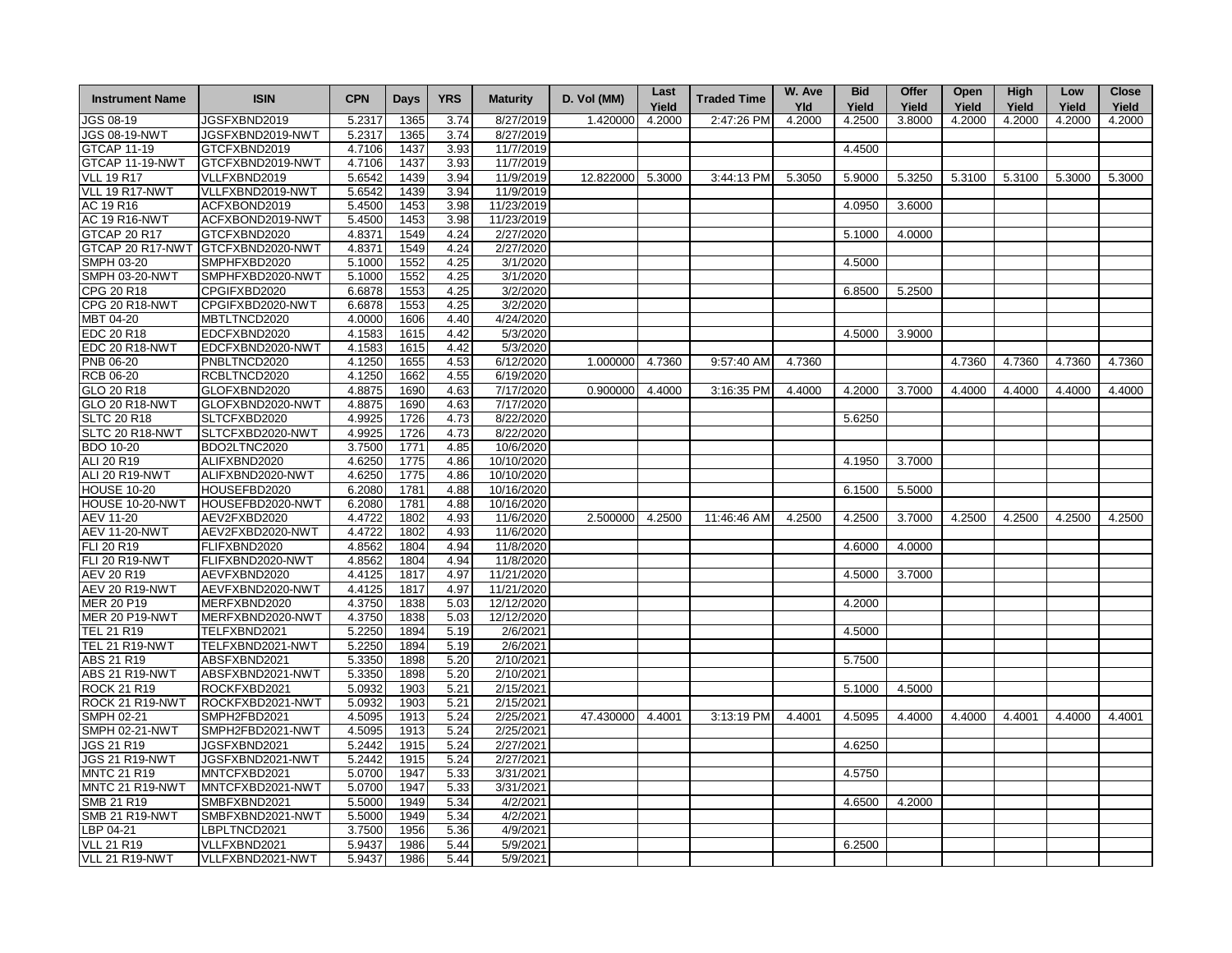| <b>Instrument Name</b>                     | <b>ISIN</b>                       | <b>CPN</b>       | Days         | <b>YRS</b>   | <b>Maturity</b>        | D. Vol (MM) | Last   | <b>Traded Time</b> | W. Ave | <b>Bid</b> | Offer  | Open   | High   | Low    | <b>Close</b> |
|--------------------------------------------|-----------------------------------|------------------|--------------|--------------|------------------------|-------------|--------|--------------------|--------|------------|--------|--------|--------|--------|--------------|
|                                            |                                   |                  |              |              |                        |             | Yield  |                    | Yld    | Yield      | Yield  | Yield  | Yield  | Yield  | Yield        |
| AC 05-21                                   | ACFXBOND2021                      | 6.8000           | 1989         | 5.45         | 5/12/2021              | 10.000000   | 3.8500 | 3:37:31 PM         | 3.8500 | 4.2000     | 3.7000 | 3.8500 | 3.8500 | 3.8500 | 3.8500       |
| AC 05-21-NWT                               | ACFXBOND2021-NWT                  | 6.8000           | 1989         | 5.45         | 5/12/2021              |             |        |                    |        |            |        |        |        |        |              |
| SM 21 R19                                  | SMICFXBD2021                      | 5.2958           | 1996         | 5.46         | 5/19/2021              |             |        |                    |        | 4.6000     | 4.1000 |        |        |        |              |
| <b>SM 21 R19-NWT</b>                       | SMICFXBD2021-NWT                  | 5.2958           | 1996         | 5.46         | 5/19/2021              |             |        |                    |        |            |        |        |        |        |              |
| CHI 21 R19                                 | CHIFXBND2021                      | 5.3200           | 2014         | 5.51         | 6/6/2021               | 0.050000    | 5.5000 | 11:53:58 AM        | 5.5000 | 5.5000     |        | 5.5000 | 5.5000 | 5.5000 | 5.5000       |
| <b>CHI 21 R19-NWT</b>                      | CHIFXBND2021-NWT                  | 5.3200           | 2014         | 5.51         | 6/6/2021               |             |        |                    |        |            |        |        |        |        |              |
| <b>GTCAP 21 R19</b>                        | GTCFXBND2021                      | 5.1965           | 2076         | 5.68         | 8/7/2021               |             |        |                    |        | 4.6580     |        |        |        |        |              |
| GTCAP 21 R19-NWT                           | GTCFXBND2021-NWT                  | 5.1965           | 2076         | 5.68         | 8/7/2021               |             |        |                    |        |            |        |        |        |        |              |
| <b>SMPH 21 R19</b>                         | SMPHFXBD2021                      | 5.2006           | 2101         | 5.75         | 9/1/2021               |             |        |                    |        | 4.7500     |        |        |        |        |              |
| SMPH 21 R19-NWT                            | SMPHFXBD2021-NWT                  | 5.2006           | 2101         | 5.75         | $\sqrt{9}/1/2021$      |             |        |                    |        |            |        |        |        |        |              |
| CPG 21 R20                                 | CPGIFXBD2021                      | 6.9758           | 2102         | 5.75         | 9/2/2021               |             |        |                    |        | 7.2500     |        |        |        |        |              |
| CPG 21 R20-NWT                             | CPGIFXBD2021-NWT                  | 6.9758           | 2102         | 5.75         | 9/2/2021               |             |        |                    |        |            |        |        |        |        |              |
| AP 21 R19                                  | APCFXBND2021                      | 5.2050           | 2110         | 5.78         | 9/10/2021              |             |        |                    |        | 4.5500     | 4.3250 |        |        |        |              |
| AP 21 R19-NWT                              | APCFXBND2021-NWT                  | 5.2050           | 2110         | 5.78         | 9/10/2021              |             |        |                    |        |            |        |        |        |        |              |
| MBT 11-21                                  | MBTLTNCD2021                      | 4.2500           | 2182         | 5.97         | 11/21/2021             | 25.500000   | 5.7950 | 2:16:13 PM         | 5.7688 |            |        | 4.5090 | 5.7950 | 4.5090 | 5.7950       |
| <b>FLI 21 R20</b><br><b>FLI 21 R20-NWT</b> | FLIFXBND2021                      | 5.4000           | 2195         | 6.01         | 12/4/2021<br>12/4/2021 |             |        |                    |        | 4.8750     | 4.3000 |        |        |        |              |
| <b>RLC 02-22</b>                           | FLIFXBND2021-NWT<br>RLCFXBND2022  | 5.4000<br>4.8000 | 2195<br>2276 | 6.01         |                        |             |        |                    |        | 4.9500     |        |        |        |        |              |
| RLC 02-22-NWT                              | RLCFXBND2022-NWT                  | 4.8000           | 2276         | 6.23<br>6.23 | 2/23/2022<br>2/23/2022 |             |        |                    |        |            | 4.3000 |        |        |        |              |
| SMB 22 R19                                 | SMBFXBND2022                      | 6.6000           | 2314         | 6.34         | 4/2/2022               |             |        |                    |        | 5.0000     | 4.6500 |        |        |        |              |
| <b>SMB 22 R19-NWT</b>                      | SMBFXBND2022-NWT                  | 6.6000           | 2314         | 6.34         | 4/2/2022               |             |        |                    |        |            |        |        |        |        |              |
| ALI 22 R19                                 | ALIFXBND2022                      | 6.0000           | 2339         | 6.40         | 4/27/2022              |             |        |                    |        | 4.6750     | 4.0000 |        |        |        |              |
| ALI 22 R19-NWT                             | ALIFXBND2022-NWT                  | 6.0000           | 2339         | 6.40         | 4/27/2022              |             |        |                    |        |            |        |        |        |        |              |
| ALI 22 4.5                                 | ALI2FXBD2022                      | 4.5000           | 2341         | 6.41         | 4/29/2022              | 0.050000    | 4.4900 | 11:57:41 AM        | 4.4900 | 4.4900     | 4.0000 | 4.4900 | 4.4900 | 4.4900 | 4.4900       |
| ALI 22 4.5-NWT                             | ALI2FXBD2022-NWT                  | 4.5000           | 2341         | 6.41         | 4/29/2022              |             |        |                    |        |            |        |        |        |        |              |
| <b>SLTC 22 R20</b>                         | SLTCFXBD2022                      | 5.5796           | 2364         | 6.47         | 5/22/2022              |             |        |                    |        | 5.8750     | 4.4000 |        |        |        |              |
| SLTC 22 R20-NWT                            | SLTCFXBD2022-NWT                  | 5.5796           | 2364         | 6.47         | $\overline{5/22/2022}$ |             |        |                    |        |            |        |        |        |        |              |
| <b>HOUSE 22 R20</b>                        | HOUSEFBD2022                      | 6.1310           | 2419         | 6.62         | 7/16/2022              |             |        |                    |        | 6.5500     |        |        |        |        |              |
|                                            | HOUSE 22 R20-NWT HOUSEFBD2022-NWT | 6.1310           | 2419         | 6.62         | 7/16/2022              |             |        |                    |        |            |        |        |        |        |              |
| SM 22 R19                                  | SMICFXBD2022                      | 6.9442           | 2419         | 6.62         | 7/16/2022              | 10.000000   | 4.4000 | 3:14:40 PM         | 4.4000 | 4.7500     | 4.4000 | 4.4000 | 4.4000 | 4.4000 | 4.4000       |
| SM 22 R19-NWT                              | SMICFXBD2022-NWT                  | 6.9442           | 2419         | 6.62         | 7/16/2022              |             |        |                    |        |            |        |        |        |        |              |
| AEV 22 R20                                 | AEVFXBND2022                      | 5.0056           | 2440         | 6.68         | 8/6/2022               |             |        |                    |        | 4.7500     |        |        |        |        |              |
| <b>AEV 22 R20-NWT</b>                      | AEVFXBND2022-NWT                  | 5.0056           | 2440         | 6.68         | 8/6/2022               |             |        |                    |        |            |        |        |        |        |              |
| FLI 22 R20                                 | FLIFXBND2022                      | 5.3567           | 2454         | 6.72         | 8/20/2022              |             |        |                    |        | 4.8000     |        |        |        |        |              |
| <b>FLI 22 R20-NWT</b>                      | FLIFXBND2022-NWT                  | 5.3567           | 2454         | 6.72         | 8/20/2022              |             |        |                    |        |            |        |        |        |        |              |
| GTCAP 23 R20                               | GTCFXBND2023                      | 5.0937           | 2645         | 7.24         | 2/27/2023              |             |        |                    |        | 6.5000     |        |        |        |        |              |
| GTCAP 23 R20-NWT                           | GTCFXBND2023-NWT                  | 5.0937           | 2645         | 7.24         | 2/27/2023              |             |        |                    |        |            |        |        |        |        |              |
| EDC 23 R19                                 | EDCFXBND2023                      | 4.7312           | 2710         | 7.42         | 5/3/2023               |             |        |                    |        | 6.2500     |        |        |        |        |              |
| EDC 23 R19-NWT                             | EDCFXBND2023-NWT                  | 4.7312           | 2710         | 7.42         | 5/3/2023               |             |        |                    |        |            |        |        |        |        |              |
| GLO 23 R20                                 | GLOFXBND2023                      | 5.2792           | 2785         | 7.62         | 7/17/2023              |             |        |                    |        | 5.5000     |        |        |        |        |              |
| <b>GLO 23 R20-NWT</b>                      | GLOFXBND2023-NWT                  | 5.2792           | 2785         | 7.62         | 7/17/2023              |             |        |                    |        |            |        |        |        |        |              |
| FLI 23 R20                                 | FLIFXBND2023                      | 5.4333           | 2899         | 7.94         | 11/8/2023              |             |        |                    |        | 5.4000     |        |        |        |        |              |
| FLI 23 R20-NWT                             | FLIFXBND2023-NWT                  | 5.4333           | 2899         | 7.94         | 11/8/2023              |             |        |                    |        |            |        |        |        |        |              |
| AEV 23 R20                                 | AEVFXBND2023                      | 4.6188           | 2912         | 7.97         | 11/21/2023             |             |        |                    |        | 5.5000     |        |        |        |        |              |
| <b>AEV 23 R20-NWT</b>                      | AEVFXBND2023-NWT                  | 4.6188           | 2912         | 7.97         | 11/21/2023             |             |        |                    |        |            |        |        |        |        |              |
| FDC 24 R21                                 | FDCFXBND2024                      | 6.1458           | 2976         | 8.15         | 1/24/2024              |             |        |                    |        | 5.2500     |        |        |        |        |              |
| FDC 24 R21-NWT                             | FDCFXBND2024-NWT                  | 6.1458           | 2976         | 8.15         | 1/24/2024              |             |        |                    |        |            |        |        |        |        |              |
| ALI 24 R20                                 | ALIFXBND2024                      | 5.0000           | 2982         | 8.16         | 1/30/2024              | 0.100000    | 4.7500 | 11:51:16 AM        | 4.7500 | 4.6950     | 4.3000 | 4.7500 | 4.7500 | 4.7500 | 4.7500       |
| ALI 24 R20-NWT                             | ALIFXBND2024-NWT                  | 5.0000           | 2982         | 8.16         | 1/30/2024              |             |        |                    |        |            |        |        |        |        |              |
| TEL 24 R21                                 | TELFXBND2024                      | 5.2813           | 2989         | 8.18         | 2/6/2024               |             |        |                    |        | 4.8500     |        |        |        |        |              |
| <b>TEL 24 R21-NWT</b>                      | TELFXBND2024-NWT                  | 5.2813           | 2989         | 8.18         | 2/6/2024               |             |        |                    |        |            |        |        |        |        |              |
| <b>JGS 24 R20</b>                          | JGSFXBND2024                      | 5.3000           | 3010         | 8.24         | 2/27/2024              |             |        |                    |        | 5.1000     |        |        |        |        |              |
| <b>JGS 24 R20-NWT</b>                      | JGSFXBND2024-NWT                  | 5.3000           | 3010         | 8.24         | 2/27/2024              |             |        |                    |        |            |        |        |        |        |              |